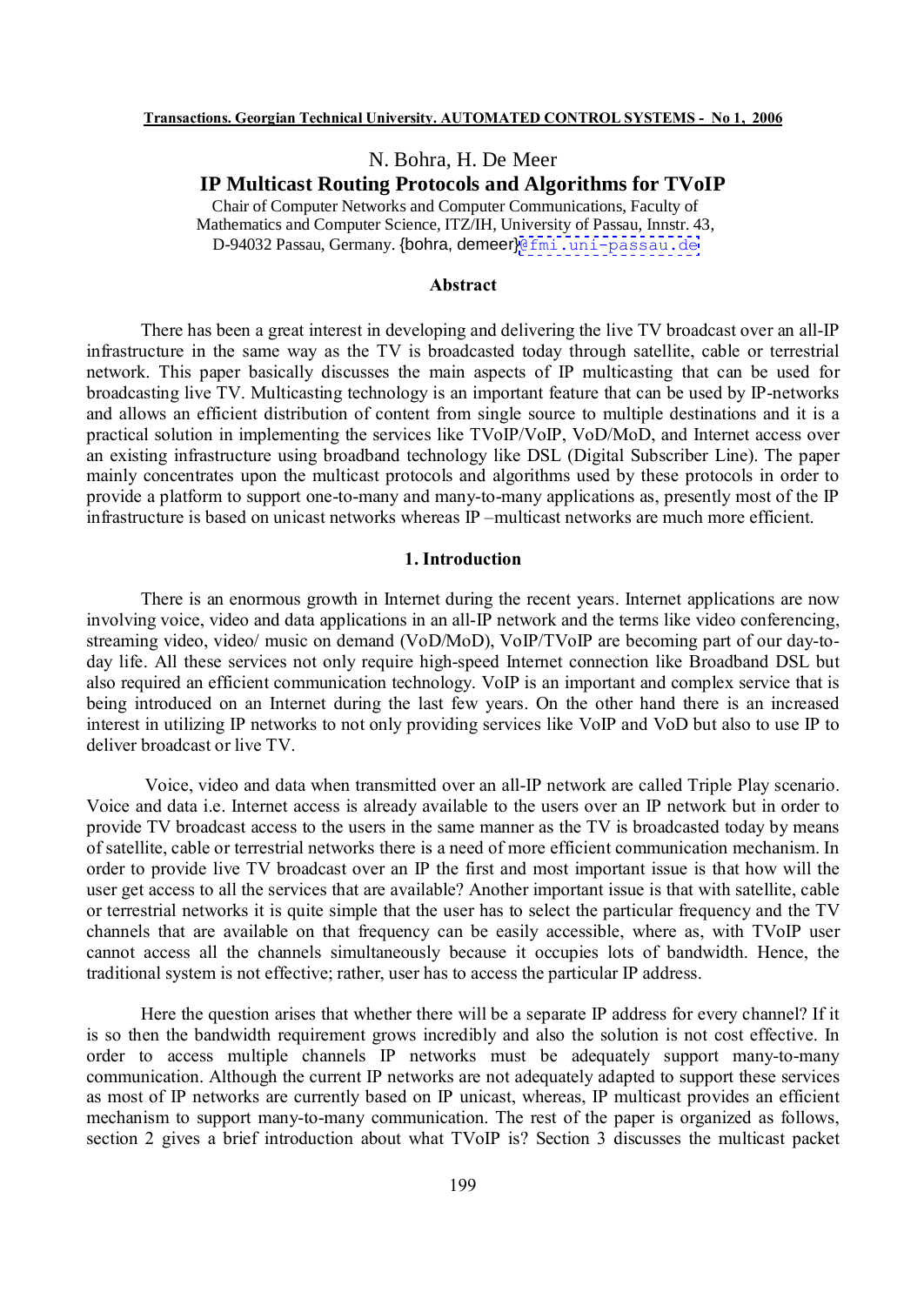forwarding while section 4 discusses the multicast protocols. Finally, the conclusion is given in section 5.

# **2. TVoIP**

The rise of cable TV, satellite services and the use of HDTV (High Definition TV) has all left their landmark over the last decade on TV broadcasting. With the advancement of technology the TV of future will become more interactive and will involve electronic delivery over packet-switched networks as the Internet. With this concept it is true that the technologies of TV and computers are converging under the concept of TVoIP. TVoIP means a system which is capable of receiving and displaying video contents that are encoded as a series of IP packets. Today most television services are carried over satellite, cable and terrestrial network, however, in order to provide services like TVoIP and VoD there is a need of high speed Internet connection as these services are real-time which are intolerant to delay, jitter and latency. Broadband technology [Ollmar et.al 02] not only provides highspeed connection but also supports voice, video and data and the connection is always on. Broadband access is currently available through xDSL, cable and Broadband Wireless Access (BWA).

TVoIP describes a system where a digital television service is delivered to subscribing consumers using the Internet Protocol over a broadband connection. This service is often provided in conjunction with Video on Demand and may also include Internet services such as Web access and VoIP where it may be called Triple Play.

TVoIP covers both live TV (multicasting) as well as stored VoD. The playback requires either a personal computer or a set-top-box connected to a TV. Video content can be delivered through MPEG2TS (MPEG over IP Transfer System) via multicast, a method in which information can be sent to multiple computers at the same time. The underlying protocols used for TVoIP are IGMP (Internet Group Management Protocol) (RFC 988) for channel change signaling i.e. for live TV and RTSP (Real Time Streaming Protocol) for video on demand (RFC 2326). Simultaneous delivery of channels is an important concern in order to compete TVoIP with the traditional system of cable TV, which will require a very efficient IP multicast mechanism. In section 3 it will be discussed how packets are forwarded in a multicast environment .

# **3. Multicast Packet Forwarding**

Multicasting is implemented by special multicast routers. Multicast is an extremely powerful feature that allows the distribution of information from one-to-many and is the mechanism that can be used by applications like VoIP/TVoIP, VoD/MoD, conferencing services like Netmeeting etc. Multicasting is based upon the concept of distribution trees, in that case each source is called as the root of the tree while the receivers are treated as the leaves of the tree. Routers replicate the packets at each branch of the tree and that point is called as the bifurcation point. It means that only one copy of the packet would travel over any particular link in the network and this makes multicasting extremely efficient in order to distribute the same information to multiple receivers.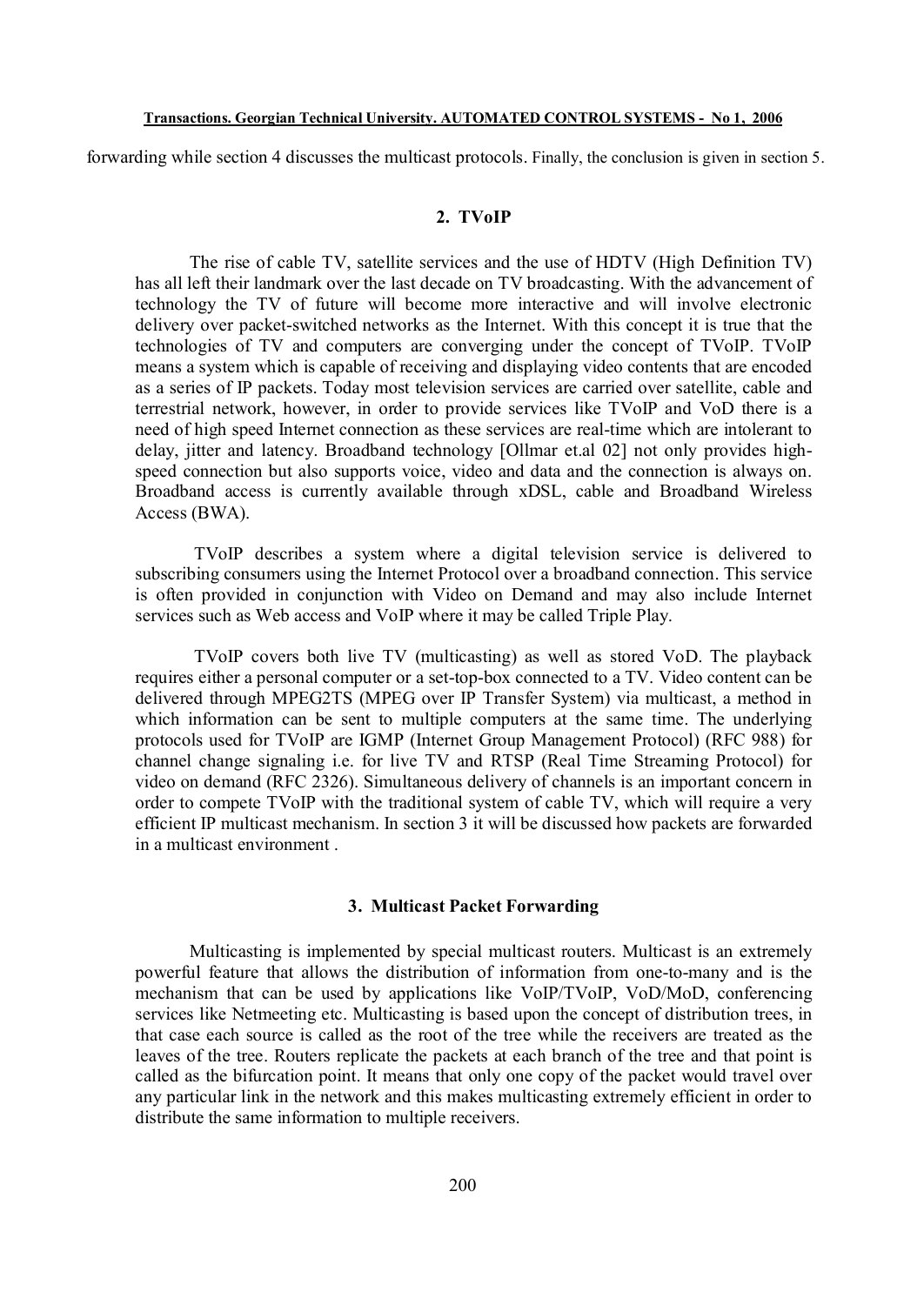This is the greatest advantage of multicasting as it not only reduces the bandwidth usage but also reduces the source-processing load, which is not possible with unicast mechanism. Multicast can be [Sun 05] either Best-effort or Reliable. By Best-effort it means that the packet is delivered without any QoS guarantee that the packet is delivered to all the group members. As it might happen that some of the members do not receive the packets. While, Reliable means that the sender must implement an efficient mechanism to ensure that all the group members of the multicast transmission have received all the packets sent and this requires a reliable multicast protocol.

Since, class D IP addresses [Tanenbaum 03] are reserved for multicasting and unlike class A, B, and C IP addresses, class D IP addresses are not associated with any physical network number or host number, rather, class D addresses are associated with a multicast group that works in the manner as a radio channel, i.e. a member of the group receives multicast packets sent to this address and as a result multicast router, also called as mrouter, use that address to route the packet to users that are registered for a multicast group. IGMP (Internet Multicast Group Management Protocol) [Deering 89] is the protocol that can be used for this purpose as it provides the mechanism by which a terminal registers for a group, it is described in the next section.

# **4. Multicast Protocol**

Multicasting [Deering 89] is accomplished by IP multicast protocol over the MBONE (Multicast Backbone) in the Internet. MBONE is defined as, when the scope of multicast is [Ballardie 97] extended beyond local sub network then the subnet must be attached to a multicast capable router which in turn is virtually connected to another multicast capable router and so on. Hence, forming an Internet's MBONE or simply it can be said that MBONE [Erikson 94] is a virtual network overlaid on the Internet.

There are a number of protocols which play an important role in IP multicast and multimedia content distribution as shown in figure 1. Figure 1 shows [Cha et.al.97] the IGMP which is used for user registration to a multicast group. Similarly, RSVP (Resource Reservation Protocol) is used for resource reservation, whereas [Schulzrinne et.al.96] RTP (Real Time Protocol) and RTCP (Real Time Control Protocol) are used for audio and video streaming i.e. to manage multimedia session.

SIP (Session Initiation Protocol) [Handley et al. 99] is used for signaling and session management takes place with the help of SDP (Session Description Protocol) and SAP (Session Announcement Protocol). RTSP [Schulzrinne et.al 98] (Real Time Streaming Protocol) is used for VoD services.

This section particularly describes the working of IGMP as it is particularly required for establishing IP multicast group. IGMP is particularly helpful for providing the services of TVoIP as with the help of IGMP the channel changing capability can be achieved for live TV broadcasting.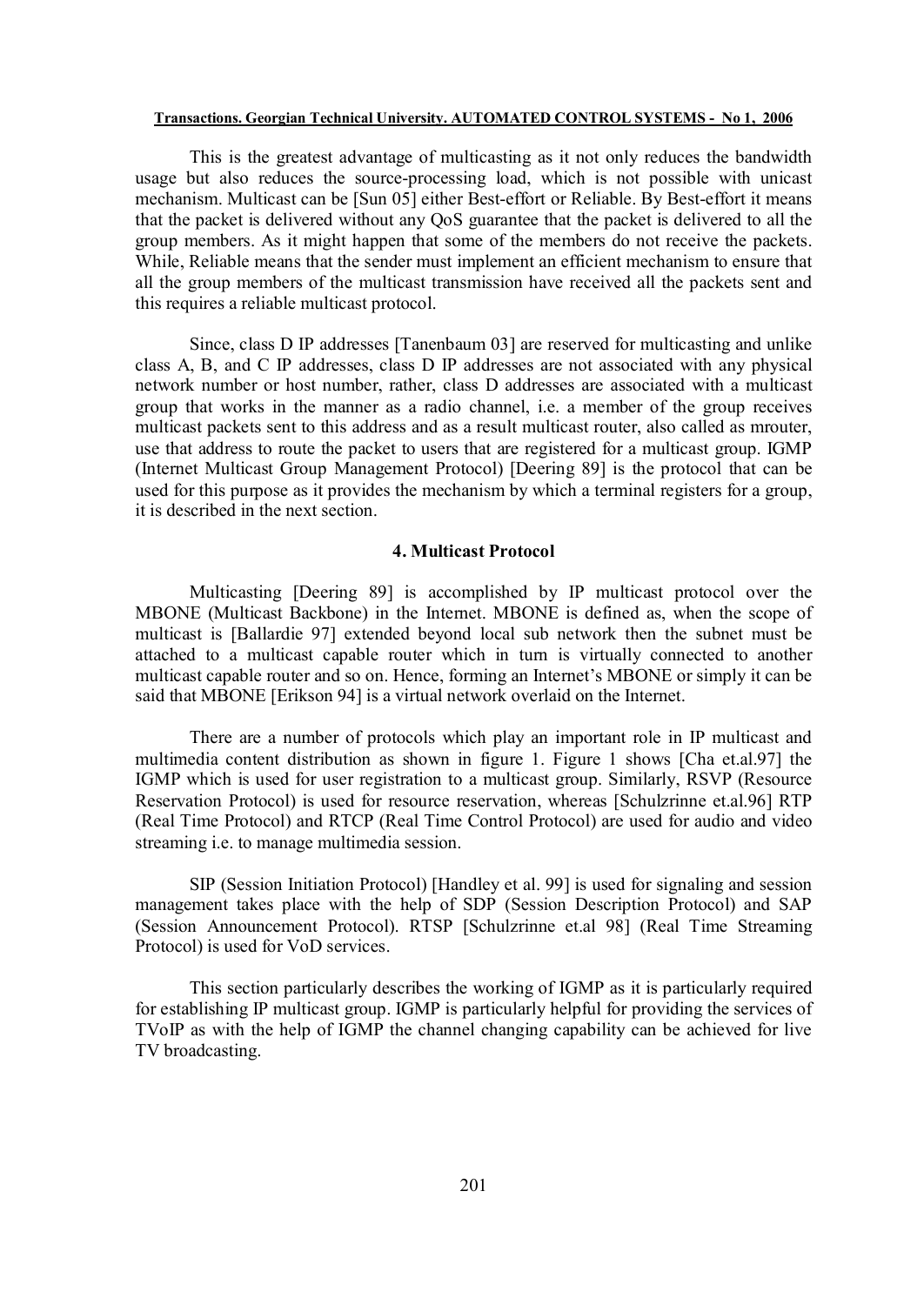

Figure 1. Multimedia Protocol Suite

IGMP [Sun 05] is the transport-layer multicast protocol based on class D addressing scheme. It is used to establish membership in multicast groups. In order to make efficient use of network resources, the network sends multicast packets to only those networks and sub networks that have users that belong to the multicast group. IGMP allows terminals or hosts to show interest in receiving a multicast transmission. The working of IGMP is quite simple. There are three types of messages generated by IGMP. The Join, Query, and Leave.

Join: A host uses a report message to join new group.

Query: It is used to discover which hosts are members of the given group.

Leave: This message is sent when the host wishes to leave a given group.

When a terminal wants to receive a multicast transmission it issues an IGMP join report message which in turn is received by the nearest router and this join message contains the class D IP address. While IGMP query messages are periodically issued by the routers to the IP multicast address of the group in order to confirm the state of the terminals that are receiving multicast. When a terminal receives such query, it sets up separate timer for each of its group memberships. When the timer expires, the terminal issues an IGMP join report message to confirm that it still want to receive multicast transmission. In order to prevent duplicate join messages from the same class D group address, IGMP has a good mechanism that if a terminal has heard for a join message from another terminal of the same group, it stops its timer and does not send the join message again. This mechanism helps avoid flooding the sub networks with IGMP join messages. In the end a terminal issues a leave message when it wants to stop receiving the multicast transmission. IGMP v2 supports [Deering 89] the leave message request whereas, in IGMP v1 the terminal simply change its state to non-member and does not issue any leave request to the router and as a result if all the members of the group have stop receiving the multicast transmission and hence the router will not send any multicast packet to that subnet.

A router builds routing tables in order to send packets from source to destination. In a unicast transmission the routing table contains information about specific path that leads towards a particular IP destination address. i.e. the router takes into account the destination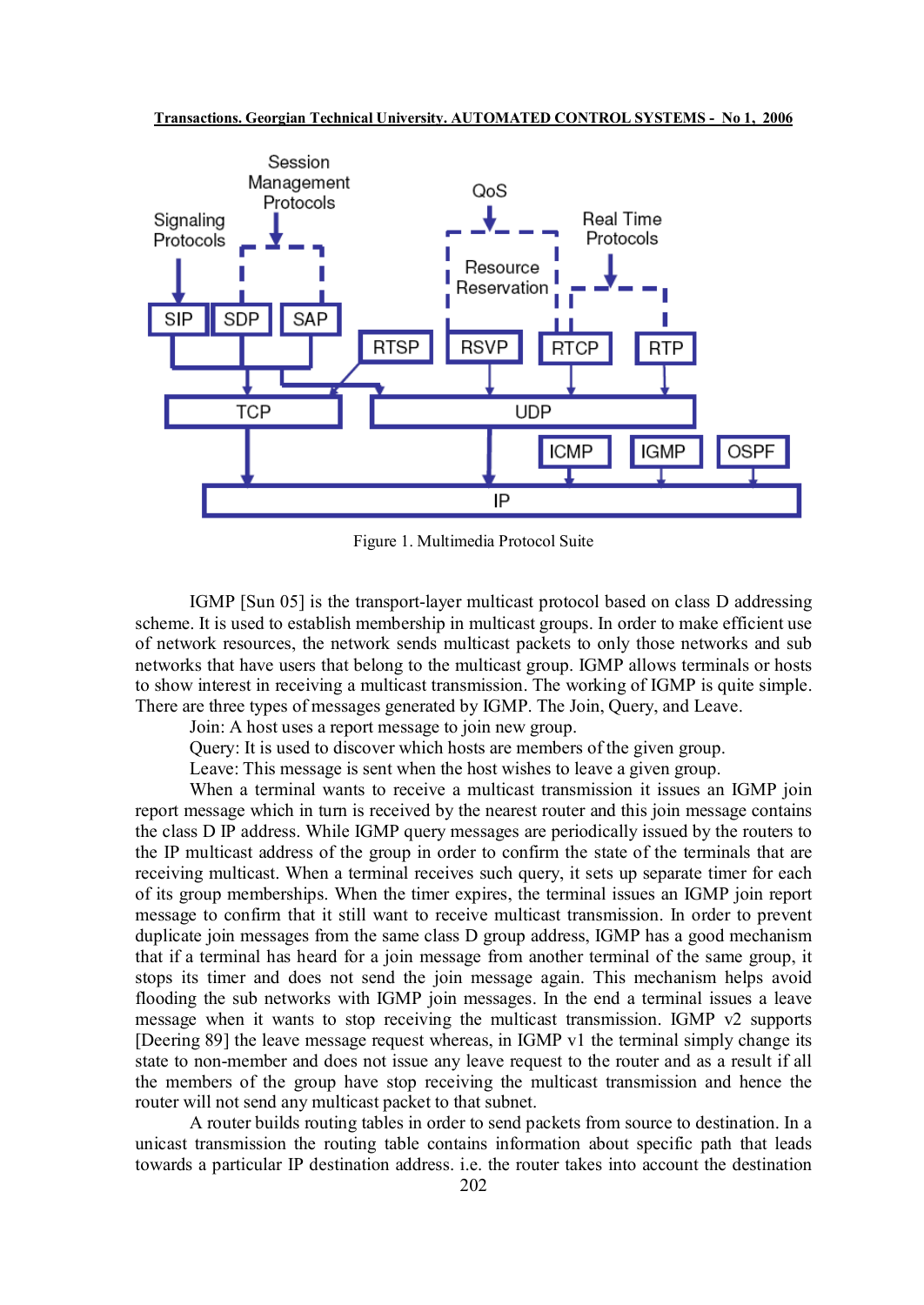IP address to route the packet. In case of multicast transmission this type of routing table is not useful because the multicast packets do not contain information about the destination of a packet. Therefore, multicast routers utilize different routing protocols to form multicast tree in order to find delivery paths that enable forwarding of multicast packets across the Internet. Multicast routing protocols basically address the issue to identify the most appropriate route for data to be transmitted over the network from the source to all its destinations thereby minimizing the network resources required for this. A number of protocols has been proposed by IETF (Internet Engineering Task Force) to achieve this task. Multicast routing protocols are:

- � Distance Vector Multicast Routing protocol (DVMRP)
- � Multicast Open Shortest Path first (MOSPF)
- � Protocol Independent Multicast (PIM)

� Core Based Tree (CBT) IGMP simply forwards multicast traffic from the local router to all the group members that are attached to those subnetworks. IGMP provides the final step in multicast packet delivery and is not responsible how packets are forwarded across the entire network. Internetwork delivery of multicast packets is accomplished by using an appropriate multicast routing protocol. Multicast routing protocols are not only responsible for creating multicast distribution trees but are also responsible for packet forwarding. Multicast routing protocols require an efficient multicast packet forwarding algorithm in order to accomplish this task. The difference between the performance of the multicast routing protocols mentioned above lies mainly in the way each of them build a multicast distribution tree based upon the routing algorithm that protocol use. Routing algorithms are discussed in the next section.

### **4.1 Multicast Routing Algorithms**

Different routing algorithms are utilized by multicast routing protocols. They are:

- **♦** Flooding
- ◆ Spanning Tree
- � Reverse Path Broadcasting (RPB)
- � Truncated Reverse Path Broadcasting (TRPB)
- � Reverse Path Multicast (RPM)

# **4.1.1 Flooding**

Flooding algorithm is the simplest technique to deliver multicast datagram to all the routers in an Internetwork. When the router receives a packet that is addressed to a multicast group it starts the flooding procedure. In the flooding algorithm [Plunkett 94] every incoming packet is sent to every outgoing line except the one from which it is arrived. The multicast router then employees a protocol mechanism to see whether this is the first time this packet has been seen or it was seen before. If the router has seen the packet for the first time then it is forwarded to all the interfaces with the guarantee that the multicast packet will be sent to all the routers in an Internetwork.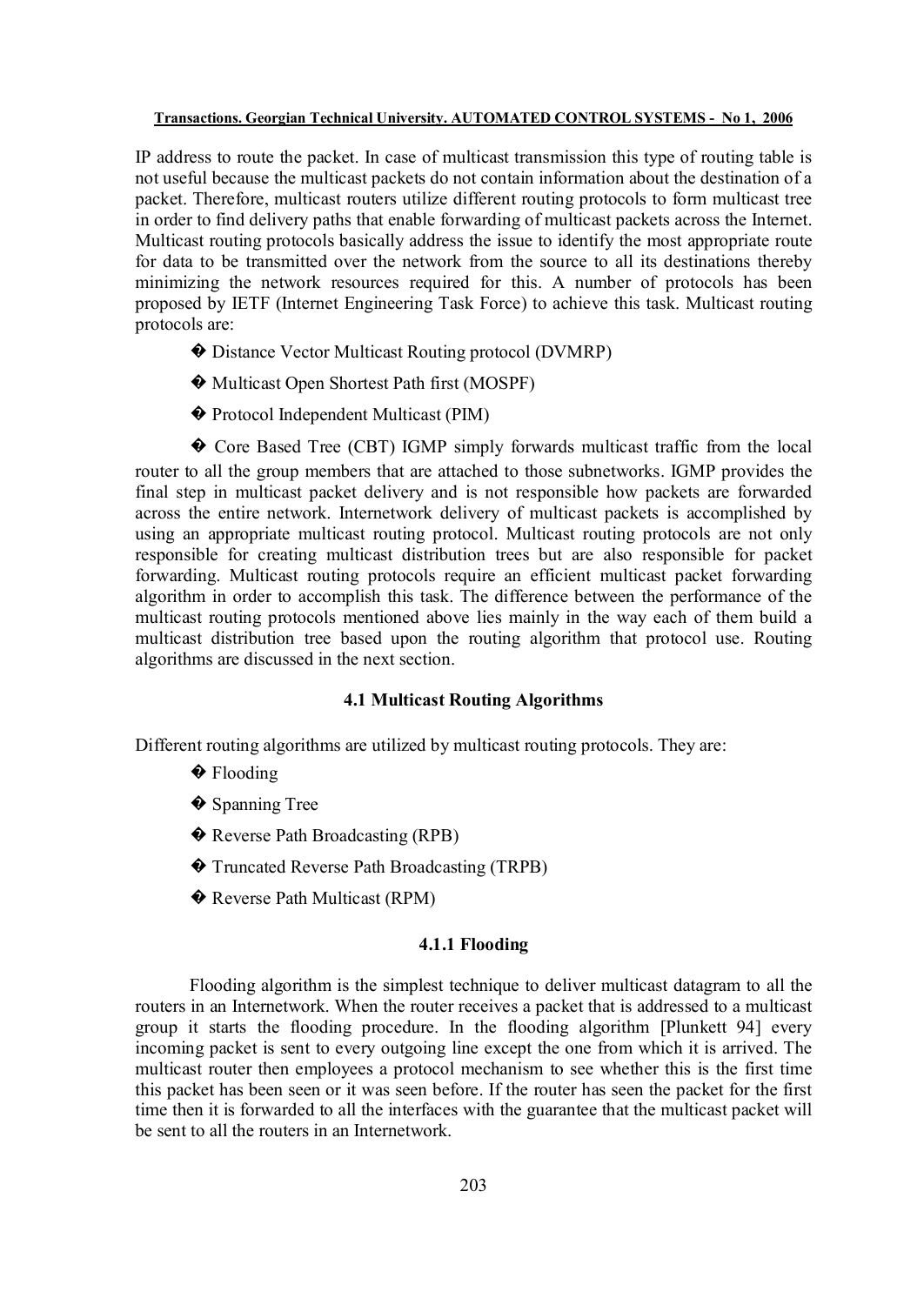Otherwise the packet is discarded. Flooding algorithm is easy to implement but it is not scalable for Internet-wide applications as it generates large number of duplicate packets and utilizes all available paths across an Internetwork instead of just a limited number. As a result it not only makes an inefficient use of the available bandwidth but also makes an inefficient use of router memory resources because each router has to maintain a distinct table entry for every packet that has been seen recently.

# **4.1.2 Spanning Tree**

An effective solution is to use spanning tree algorithm. In this algorithm a tree structure is formed where one active path connect any two router on the Internet as shown in figure 2. After the formation of spanning tree a multicast router simply forwards each multicast packet to all the interfaces that are part of the tree except the one from which the packet is arrived. Hence, it makes an efficient utilization of bandwidth and the network resources.



Figure 2. Spanning Tree

# **4.1.3 Reverse Path Broadcast (RPB)**

In the spanning tree algorithm a single spanning tree is build for the entire network which rather creates burden on network traffic. Hence, instead of building a single spanning tree for the entire network, group-specific spanning trees can be build for each subnetwork. Such spanning trees would result in source-rooted delivery trees originating from the subnetwork directly connected to the source station.

Hence, a different spanning tree is constructed for each active (S,G) pair, (where S indicates the IP address of the source and G indicates the group address) because there are many potential sources for a group. Since, the source tree implies that the route between the multicast source and receiver is the shortest available path therefore for each (S,G) pair, if a packet arrive on a link that is considered as a shortest path back to the source of the packet by the local router then the router will forward the packet to all its interfaces except the one from which it is arriving or otherwise the packet would be discarded.

The interface at which the router expects to receive a multicast packet from a particular source is called the parent link whereas the links over which the router forwards the incoming packets are called the child links. RPB is efficient as compared to spanning tree and flooding algorithms as the router does not require having the knowledge about the entire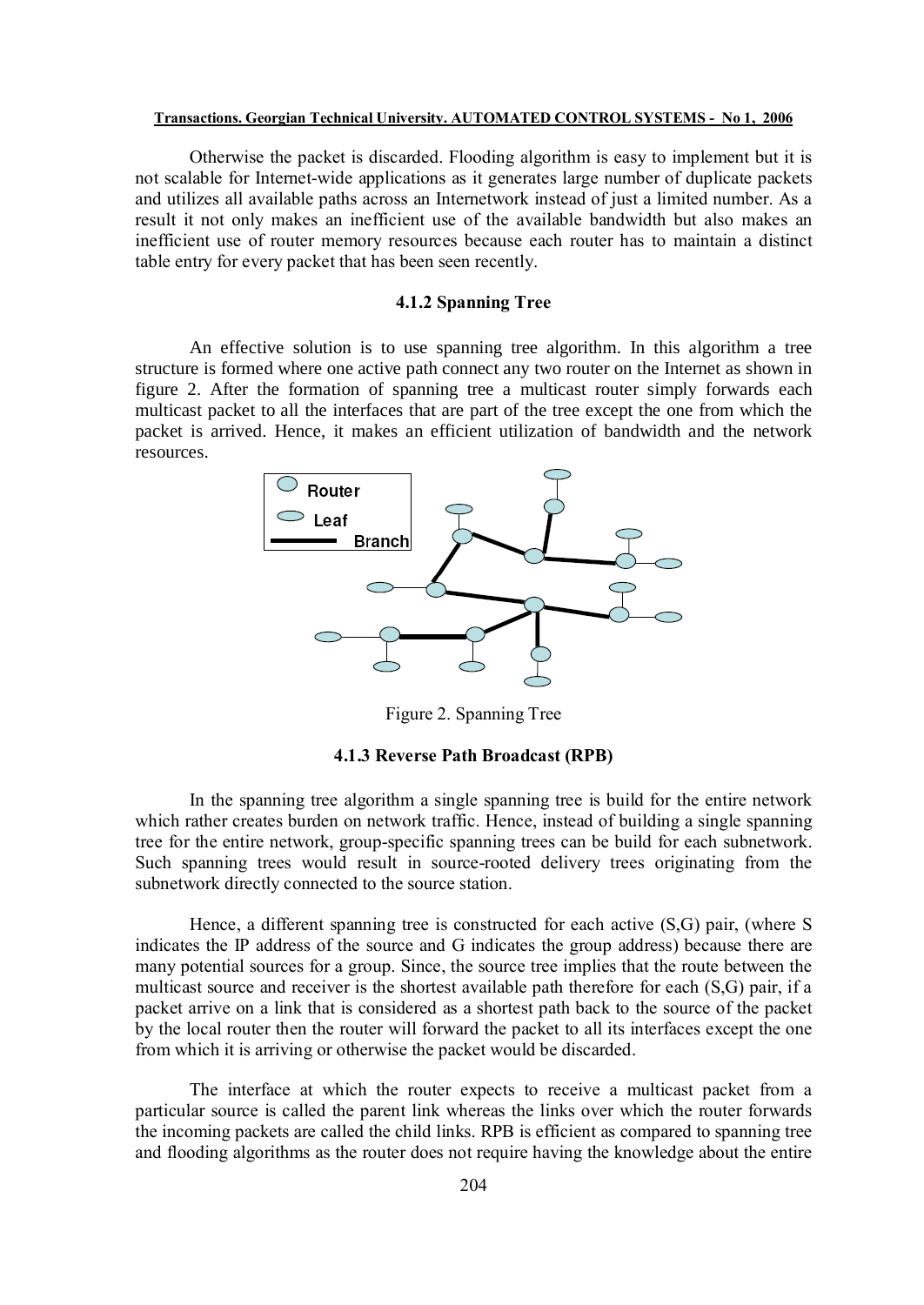spanning tree and also the router does not require a special mechanism to stop the forwarding process as is required in flooding. On the other hand RPB provides efficient delivery of multicast packets as multicast packet always follow the shortest path available from source to destination.

The mechanism results in an efficient bandwidth utilization since a different tree is formed for each (S,G) pair. The major disadvantage of RPB is that it does not take into account multicast group management when building the spanning tree for (S,G) pair and because of this datagrams are forwarded unnecessarily over the subnetworks that have no members in the destination group.

# **4.1.4 Truncated Reverse Path Broadcast (TRPB)**

To overcome the drawback of RPB, TRPB is developed. It has the same mechanism as that of the RPB accept that in TRPB routers determine the group membership with the help of IGMP on each leaf subnetwork and hence avoid unnecessary forwarding of datagram onto a leaf network if it does not have any member of the destination group. Hence, the router truncates the spanning tree delivery if the leaf subnetwork does not have group members. TRPB solves the limitation of RPB to certain extent by eliminating unnecessary traffic on leaf subnetworks but it does not consider group memberships when branches of the distribution tree are build.

### **4.1.5 Reverse Path Multicast (RPM)**

Reverse Path Multicast is an extension to RPB and TRPB and it creates a spanning tree that spans only to the subnetworks that have group members and routers and subnetworks along the shortest path to subnetworks with group members. RPM forwards multicast packets based on the information of IGMP. RPM allows that the source-rooted spanning tree should be pruned so that datagrams are only forwarded along the branches that lead to members of the destination group. Prune [Plunkett 94] is a control packet and a leaf router can transmit a prune message to its parent link in order to inform the upstream router that it should not forward packets for a particular (S,G) pair on the child interface. Prune messages are only sent one hop back towards the source. If all the leaves connected to that router are pruned that router will also be pruned and hence no more multicast packets will be forwarded to that. Hence, the succession of prune messages creates a multicast forwarding tree which consists of only live branches that means branches that lead to active group members only.

In RPM there is a dynamic change in the group membership as well as network topology therefore it is important that the pruned state of the multicast forwarding tree must be refreshed periodically. Before the forwarding of the next multicast packet takes place for the (S,G) pair to all leaf routers, previous information of pruned messages is removed from all the routers and a new set of pruned messages will result which allows the multicast forwarding tree to adapt the changes in multicast delivery requirements of the Internetworks.

Hence, RPM is more scalable than RPB and TRPB as it not only utilizes the bandwidth and network resources efficiently but [Deering 89] also makes use of IGMP information for both the parent and the child interfaces and does not forward multicast data packets for a multicast group that does not have members. Multicast protocols as listed in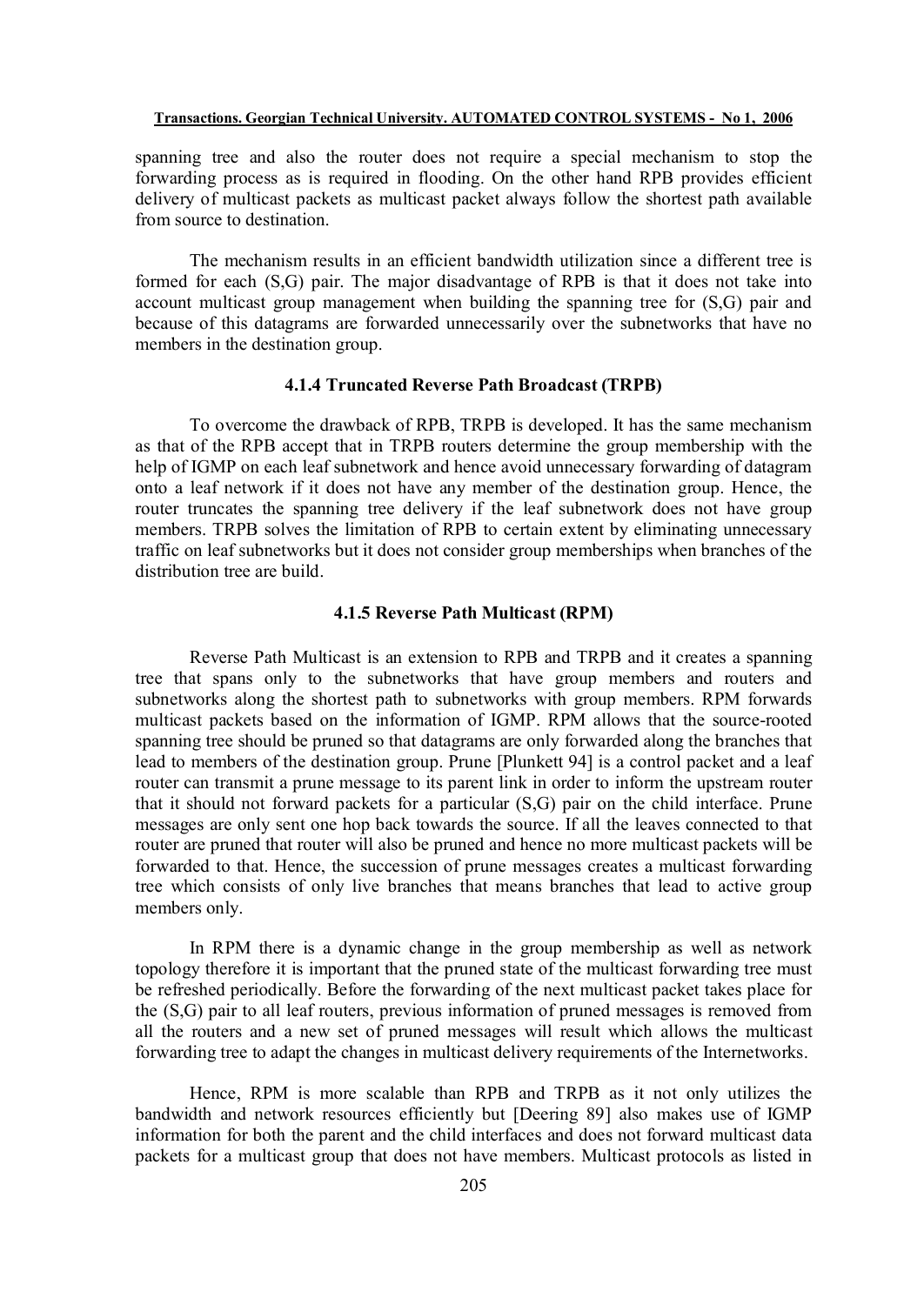section 4 are used to establish a connection between the routers based upon any one of the algorithms discussed above. The next section will discuss the working of multicast protocols.

# **4.2 Multicast Routing Protocols**

DVMRP (Distance Vector Multicast Routing Protocol) [Diot 00], MOSPF (Multicast Open Shortest Path First), and PIM-DM (Protocol Independent Multicast-Dense Mode) build multicast spanning trees depending upon the shortest path from each source i.e. they are based upon source tree approach while PIM-SM (Protocol Independent Multicast-Sparse Mode) and CBT (Core Based Tree) [Ballardie 97] build spanning trees depending upon the shortest path from a known central core which is called as the rendezvous point (RP).

A RP is a common point where a receiver joins to learn about the active sources. RP is used in shared tree approach where multicast sources must have to transmit their traffic towards RP or it can be said that RP is nothing but the root of the tree. DVMRP is based upon the mechanism of DVRP (Distance Vector Routing Protocol) and used to forward multicast datagrams across the Internetwork. DVMRP is a flood-and-prune protocol based upon the TRPB algorithm. DVMRP is [Waitzman 88] an interior gateway protocol which is best suited within an autonomous system but not suitable between different autonomous systems. DVMRP uses the TRPB algorithm in which [Diot 00] the source of the multicast group forwards multicast datagrams across the entire network after computing the shortest path tree from the source to all possible destinations of the datagram.

The datagrams that are received by the router on the reverse path interface back to the source are simply ignored and a prune message is sent to the neighboring router. The router which does not have any group member interested in receiving the multicast packet also send a prune message back to the spanning tree. MOSPF is [Diot 00] an extension to OSPF (Open Shortest Path First). MOSPF make use of the unicast routing protocol so that every router has information about all the available links and each router will calculate its route from the source to all possible group members. MOSPF is [May 94] heavily based on OSPF and works only within those networks which have a small number of multicast groups and those which uses OSPF.

In case of many multicast groups, MOSPF takes a lot of CPU bandwidth of routers and hence does not scale good for the entire network. There are [Deering 89] two modes of PIM (Protocol Independent Multicast), PIM – Dense Mode where the dense mode means almost everybody wants to receive and the other is the PIM-Sparse Mode where sparse mode means almost nobody wants to receive. [Diot 00] PIM-SM employed the pull model whereas PIM-DM employed the push model. With PIM-DM all the multicast packets are flooded or pushed to the entire network and the routers which do not have any member for the (S,G) pair will also receive those multicast packets and ultimately the routers have to issue the prune message back up the tree.

Since, prune messages are refreshed periodically therefore, the multicast traffic floods again across the network until a new prune message is received. This makes an inefficient use of the network resources and flooding creates burden on the network. PIM-SM is more efficient as compared to that of PIM-DM as it is based upon the pull model in which traffic floods across the network when it is requested.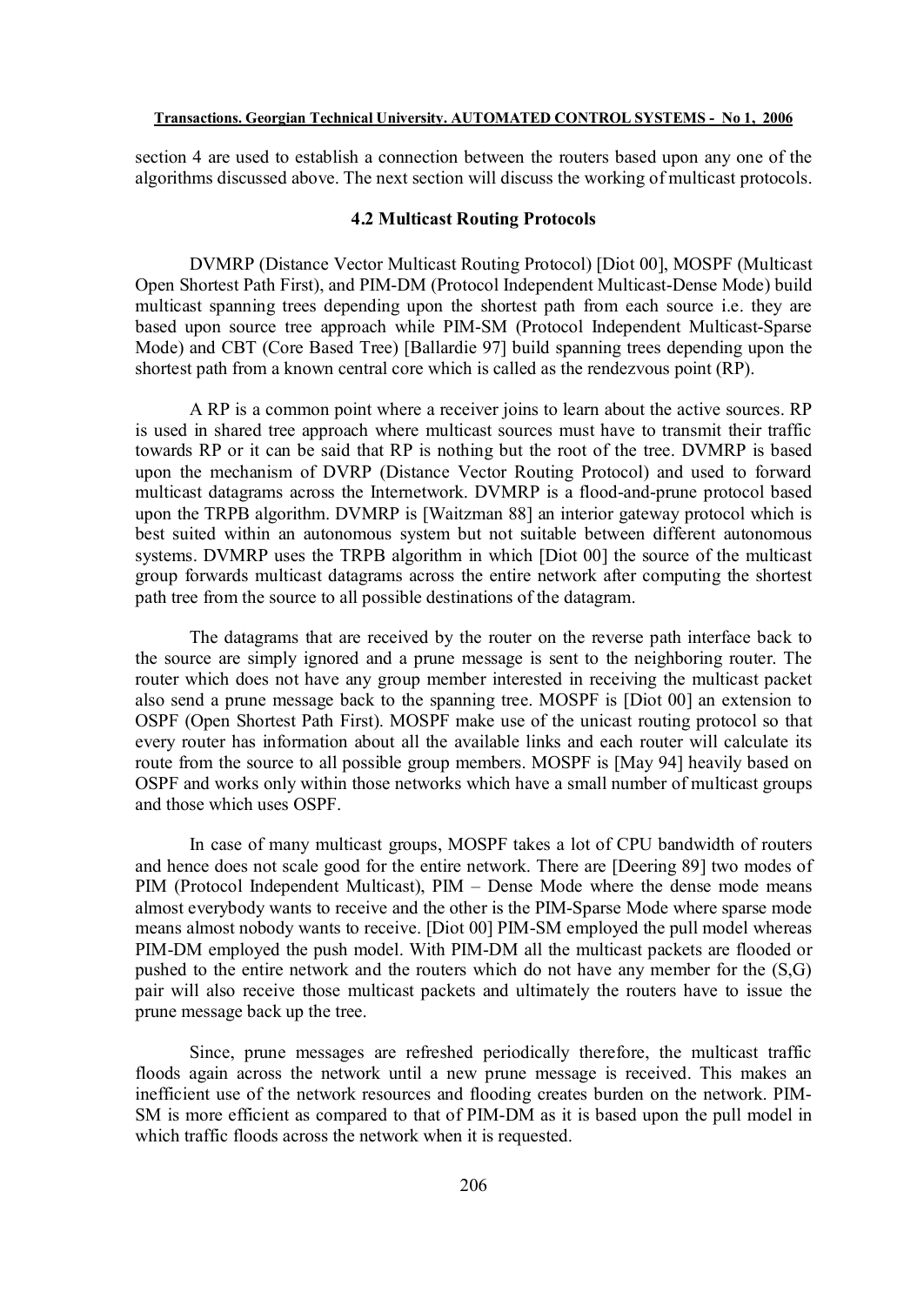Multicast traffic will be distributed across the branch when a join message is being received from that multicast group. PIM-SM follows the shared tree approach in which the receiver joins the shared tree that is rooted at RP. The advantage of shared tree approach is that if the traffic on the shared tree reaches to certain threshold then the last hop router (to which the receiver is connected) can choose a shortest possible path in order to join the source.

This approach will put the receiver in a more optimal path to the source. Core Based Tree (CBT) is a [Ballardie 97] network layer protocol based on the shared tree approach and constructs a single delivery tree that is shared by all group members. Multicast traffic for each group is sent and received over the same delivery tree, regardless of the source. CBT spans to only those networks and links that are interested in receiving multicast packets. In order to achieve this [Fenner 96] a host first show its interest in receiving the multicast packet by sending an IGMP join message across its attached links.

This join request is processed by all intermediate routers that identify the interface on which the join was received as belonging to the group's tree. The intermediate routers continue to forward the join request until it reaches to the core router which is also termed as rendezvous point or meeting point. Like other multicast protocols, it is not necessary for CBT that the source of the multicast packet must be a member of the destination group. Multicast packets delivered by a source which is non-member are simply unicast towards the core router until they found a first router that is member of the group's delivery tree.

When the unicast packet reaches to a member of the delivery tree, the packet is multicast to all outgoing interfaces that are part of the tree except the incoming link. Hence, guaranteed that the packet is forwarded to all the routers on the delivery tree.

CBT is more scalable as compared to that of the other routing protocols discussed above as it makes an efficient use of router resources since it only requires that a router should maintain a state information for each group not for each (S,G) pair. CBT also conserves bandwidth as it does not require that multicast frames are periodically forwarded to all multicast routers in the Internetwork as is the case with PIM-DM.

However, there are certain limitations of CBT as it is used for multimedia applications like TVoIP/VoIP, as it may create an increased delay because of a single shared delivery tree because suboptimal routes will be created. Also, there may be a concentration and bottleneck result at the core router as all the traffic will traverse through the same set of links towards the core router.

# **Conclusion**

In this paper the most important aspects related to the IP multicasting for implementing TVoIP are discussed. The paper mainly emphasizes the important protocols and algorithms used for IP multicasting and give an insight about the advantages and disadvantages each protocol has.

Depending upon the advantages and disadvantages discussed in section 4, DVRMP can be used for Inter-domain routing as it is best suited within an autonomous system but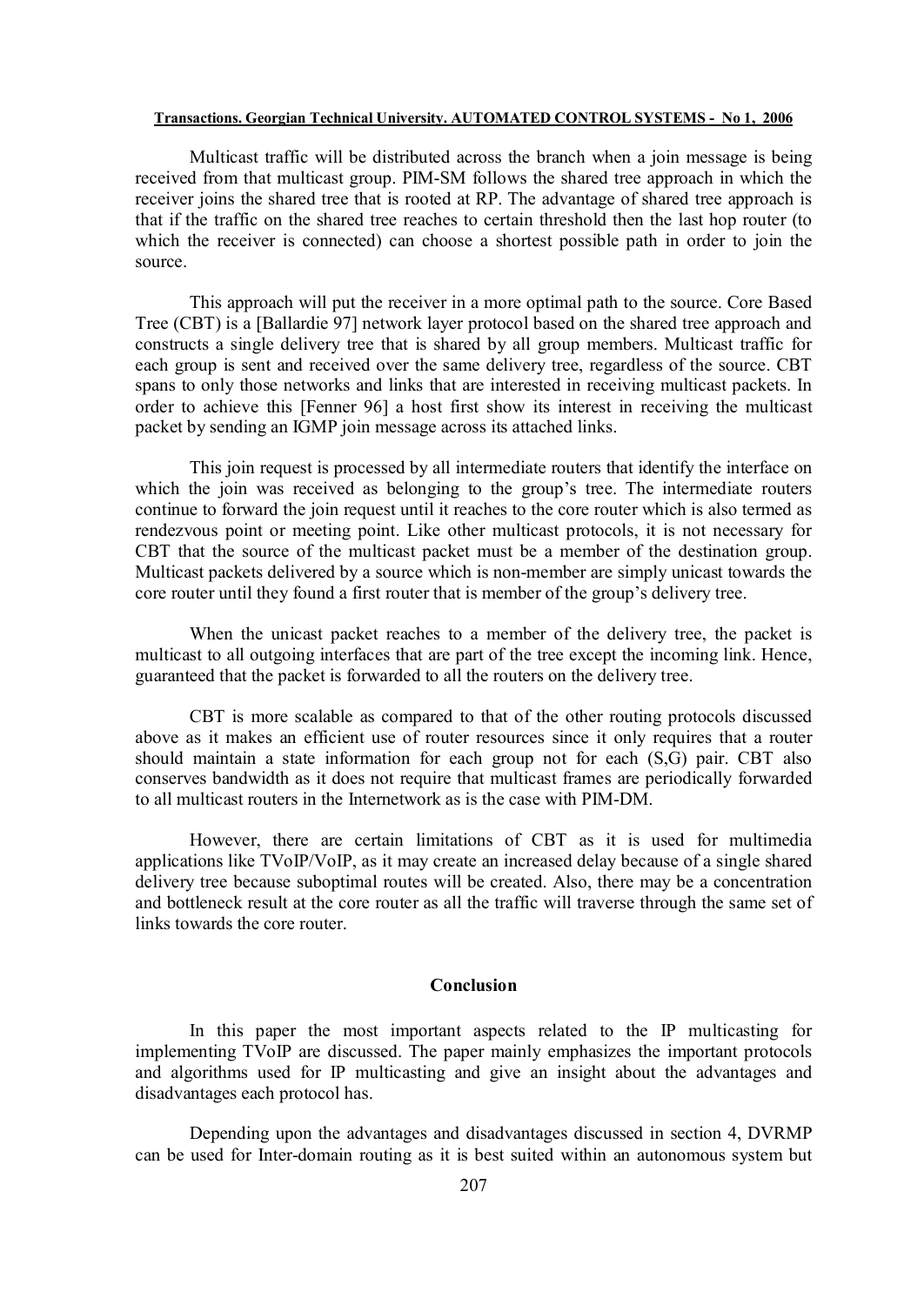does not scale good within different autonomous system. On the other hand PIM-sparsedense-mode is suitable for Inter-domain multicast routing.

It is not only efficient but also does not require that special routing messages will be transferred between neighboring routers. PIM-sparse-dense-mode build unicast routing tables within the router for calculations and depending upon that calculation takes decision for the shortest possible path. Although, TVoIP at the moment is at its infancy but can be employed with its full strength by using IP multicasting as IP multicasting opens doors for new applications and hence, provide better usage of network resources. However, it is very important that in order to implement reliable, high performance broadcast TV, which should fulfill all the QoS requirements further improvement is needed to improve IP multicasting.

# **List of References**

| [Ballardie 97]                | A.Ballardie, Core Based Trees (CBT) Multicast Routing                                                                                                                                                                                                        |
|-------------------------------|--------------------------------------------------------------------------------------------------------------------------------------------------------------------------------------------------------------------------------------------------------------|
| [Cha et.al $97$ ]             | Architecture, RFC 2201, 1997.<br>Mi-Lee Cha, Kwang-II Lee, Sang-Ha Kim, Pyang-Dong Cho, A<br>Multicast Strategy for Heterogeneous Networks, International<br>Conference on Information, Communication and Signal Processing,                                 |
| [Deering 89]<br>[ $Diot 00$ ] | 1997.<br>S. Deering, Host Extensions for IP Multicasting, RFC 1112, 1989.<br>Christopher Diot, Brian Lee Levine, Bryan Lyles, Hassan Kasssem,<br>doug<br>Balensiefen, development Issue for the IP Multicast service and<br>Architecture, IEEE Network. 2000 |
| [Erikson 94]                  | H.Erikson, MBone: The MulticastBone, Communications of the<br>ACM, Vol.37, No.8, Aug 1994, pp 54-60                                                                                                                                                          |
| [Fenner 96]                   | W.Fenner, Internet Group Management Protocol, Version 2<br>(IGMP v2),                                                                                                                                                                                        |
|                               | ftp://ds.internic.net/internet-drafts/draft-ietf-idmr-igmp-v2.txt,<br>Working Draft, 1996                                                                                                                                                                    |
| [Handley et.al 99]            | M.Handley, H.Schukzrinne, E.Schooler, J.Rosenberg, SIP: Session<br>Initiation Protocol, RFC 2543, 1999                                                                                                                                                       |
| [May 94]                      | J.May, Multicast Extensions to OSPF, IETF RFC 1584, 1994                                                                                                                                                                                                     |
| [Ollmar et.al 02]             | Rolf Ollmar, Helge Stephansen, The Complete Guide to TVoIP,<br>White Paper, 2002, www.tandbergtv.com                                                                                                                                                         |
| [Plunkett 94]                 | Timothy R. Plunkett, David T. Marlov, An Evaluation of Three<br>Multicast, Routing Algorithms, IEEE, 1994                                                                                                                                                    |
| [Schulzrinne et.al 96]        | H.Schulzrinne, S. Casner, R.Fredrick, V.Jacobson, RTP: A<br>Transport Protocol for Real Time Applications, RFC 1889, 1996.                                                                                                                                   |
| [Schulzrinne et.al 98]        | H. Schulzrinne, A. Rao, R. Lanphier, Real time Streaning protocol,<br>RFC 2326, 1998                                                                                                                                                                         |
| [Sum 05]                      | Zhili Sun, Satellite Networking, Principles and Protocols, 2005,<br>John Wiley & Sons Ltd.                                                                                                                                                                   |
| [Tanenbaum 03]                | Andrew S. Tanenbaum, Computer Networks, 4 Edition, Pearson<br>Education, 2003                                                                                                                                                                                |
| [Waitzman 88]                 | D. Waitzman, C Partridge, S. deering, Distance Vector Multicast                                                                                                                                                                                              |